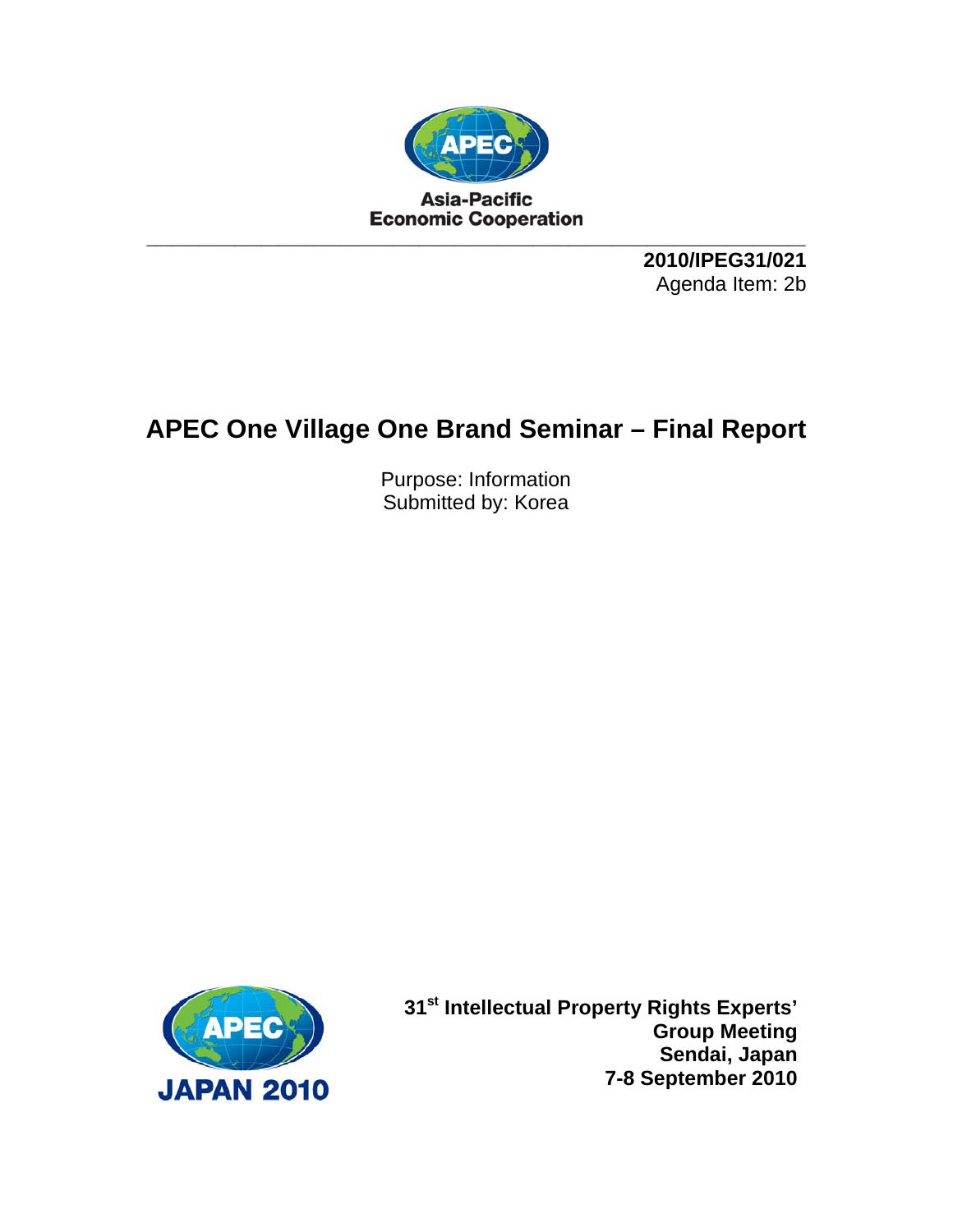

| Outline             |                                                                                                                                                                                                                                                                                                                                                                                                                                |
|---------------------|--------------------------------------------------------------------------------------------------------------------------------------------------------------------------------------------------------------------------------------------------------------------------------------------------------------------------------------------------------------------------------------------------------------------------------|
| <b>Title</b>        | One Village One Brand Seminar (CTI 12/2009A)<br>Sheraton Grande Walkerhill, Seoul, Korea<br>June 23-25, 2010                                                                                                                                                                                                                                                                                                                   |
| <b>Participants</b> | <b>IPR-related personnel in all APEC member economies</b><br>• Government officials, producers in the APEC region including Chile, China,<br>Indonesia, Japan, Korea, Malaysia, Mexico, Peru, Philippines, Russia,<br>Chinese Taipei, Thailand, the United States, and Vietnam<br>. Representatives of various international organizations including INTA, ORIGIN,<br>TFO, UNDP, WIPO, and WTO.<br>• Other relevant IP experts |
| <b>Program</b>      | 1. Session<br>Presentation, Case study, Panel discussion, Roundtable discussion<br>2. Exhibition<br>Exhibition of well-branded local products of member economies<br>3. Design Seoul City Tour<br><b>Experience the Design Seoul projects</b>                                                                                                                                                                                  |
| 허청                  | KOREAN INTELLECTUAL PROPERTY OFFICE                                                                                                                                                                                                                                                                                                                                                                                            |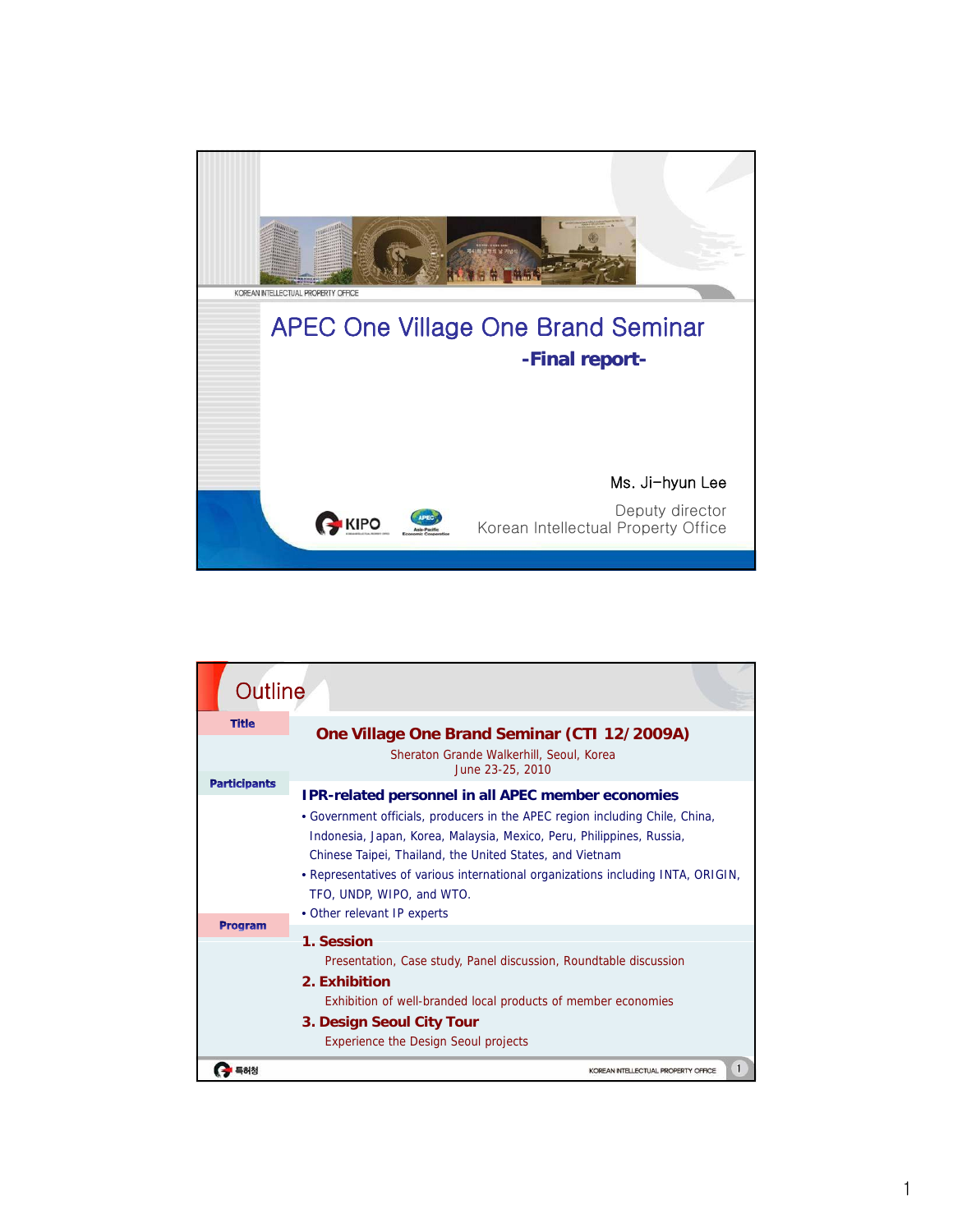

|         | Program                                                                                                                         |
|---------|---------------------------------------------------------------------------------------------------------------------------------|
|         |                                                                                                                                 |
| Date    | Topics and activities                                                                                                           |
| June 23 | • Opening Session                                                                                                               |
|         | • Session 1: Effective Branding and its Contribution to Local Economic Development                                              |
|         | • Session 2 : Comparative Outline of IPR Tools<br>- Trademarks, Certification Marks, Collective Marks, Geographical Indications |
|         | • Session 3: Case Studies of APEC Economies on Branding for Local Products                                                      |
| June 24 | • Session 4: Methodologies of Developing and Implementing Brand Strategies<br>for Local Products                                |
|         | • Session 5: Industry Perspective: Branding Needs and Concerns                                                                  |
|         | • Session 6: Supportive Framework for Branding and the Use of IPRs for Local Products                                           |
|         | • Study Visit: Design Seoul City Tour                                                                                           |
|         | • Session 7: International Development Assistance in the Use of Intellectual Property                                           |
|         | June 25 • Session 8 : APEC Cooperation for the Branding of Local Products in Developing Economies                               |
|         | • Closing Ceremony                                                                                                              |
| 특허청     | KOREAN INTELLECTUAL PROPERTY OFFICE                                                                                             |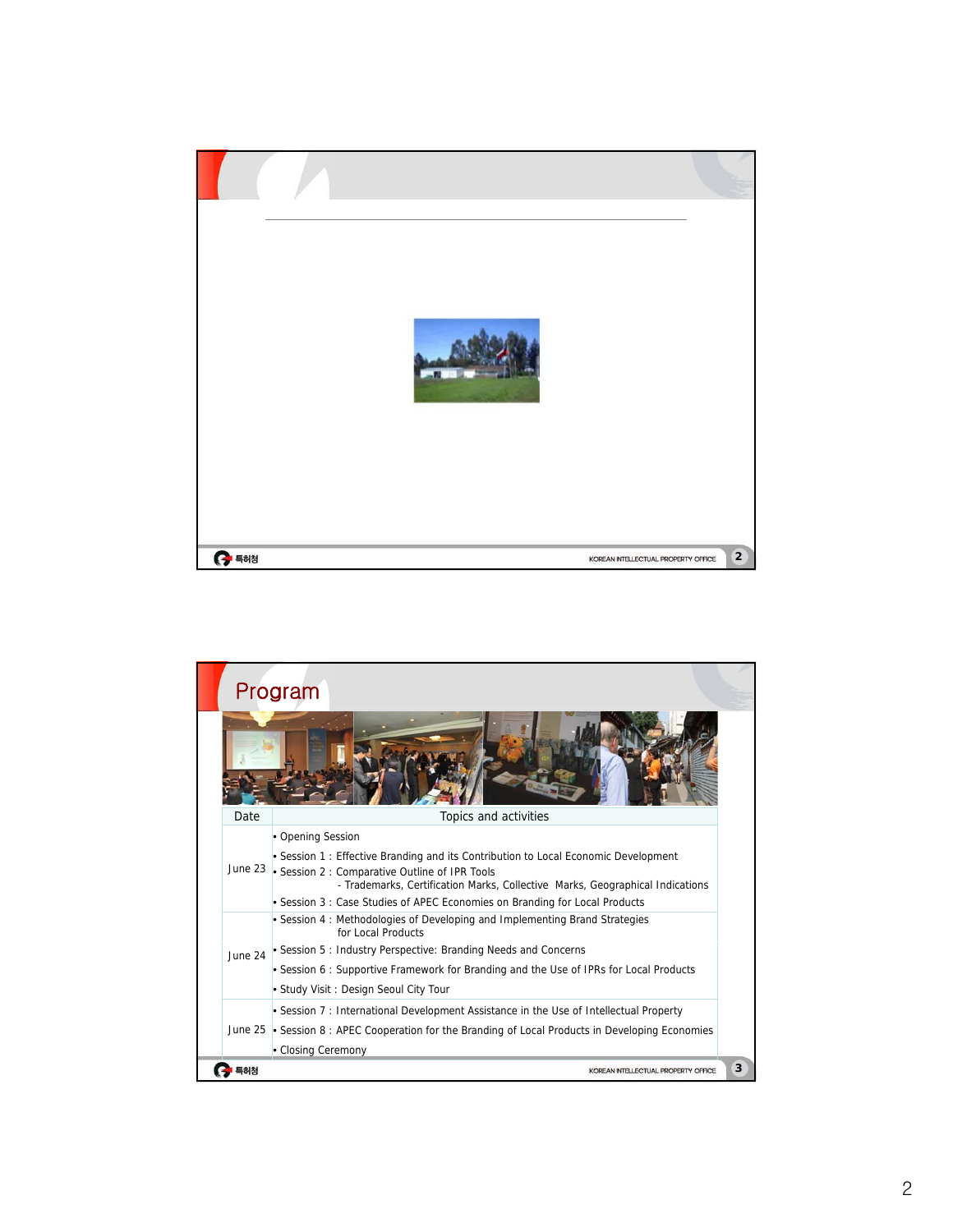